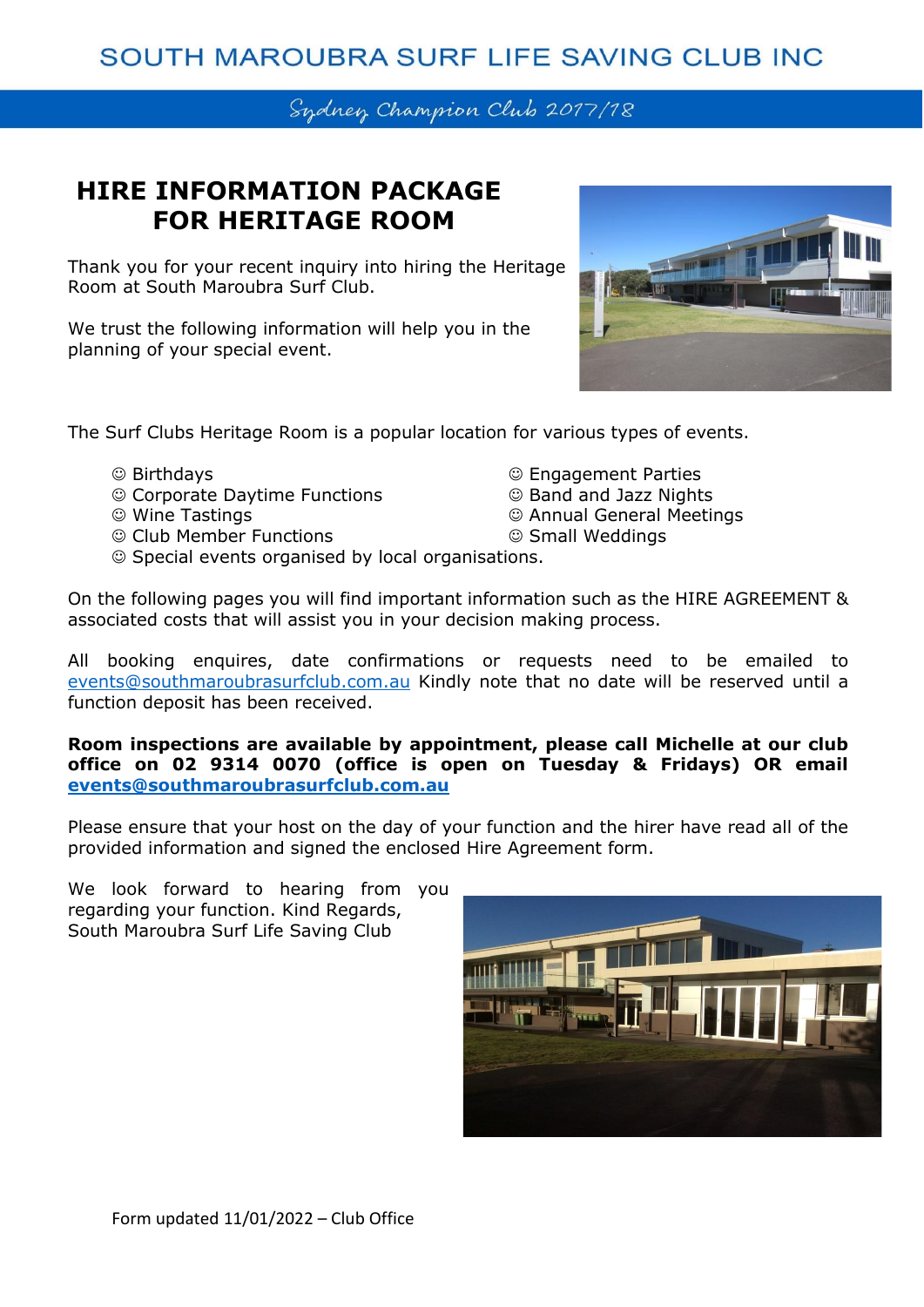# **Room Hire Fee Summary 'HERITAGE' Room**

#### **Day time Monday to Thursday incl**

Half Day (4 hours) @ \$400 (\$100 per extra hour thereafter) Full Day (6 hours) @ \$600 (\$100 per extra hour thereafter) (Note: day time events must be concluded by 4pm) \*15% Discount for multiple consecutive days apply. No bar service included for this hire category, additional \$250 for bar service on full day hire OR \$35 per hour.

#### **Day time Friday & Saturday**

Full day only (5 hours) @ \$700 (note: event must be concluded by 3pm) **Day time Sunday (1.30pm onwards)** 

Full day only (5 hours) @ \$700

\*Bar service included if required for this hire category.

\*Additional bar staff required for events above 80 people at cost of \$35p.h. to hirer.

#### **Evening Hire Monday to Thursday (4pm onwards)**

Evening hire, 5 hours @ \$700 (\$100 per extra hour thereafter) \*Bar service included if required for this hire category. \*Additional bar staff required for events above 80 people at cost of \$35p.h. to hirer.

#### **Evening Hire Friday to Sunday (4pm onwards)**

Evening hire, 5 hours @ \$1000 (\$100 per extra hour thereafter additional staff costs apply and are separate)

\*Bar service included if required for this hire category.

\*Additional bar staff required for events above 80 people at cost of \$35p.h. to hirer.

#### **Film Shoot, advertising, photography room usage.**

The south end of the beach and surrounding grounds are particularly popular with the advertising and film industry. South Maroubra SLSC is regularly engaged by a range of Production companies to assist with these wide range of production activities.

Day Hire x 5 hours includes bump in and out time @ \$500 plus \$100 extra hour thereafter, all staff and equipment must be removed within the nominated time frame. Hours will be strictly enforced or additional fees apply.

### **What room hire includes?**

- Tables and chairs for 100 people (to be set up by the Hirer)
- Bar tables and stools (to be set up by the club)
- Large function room, modern audio visual equipment including microphones, ceiling mounted projectors, lectern, kitchen, servery, toilets, AV laptop connections to in house system.
- Agreed function times, bump in and out usually 2 hours prior and 1 hour after.
- Full bar service and staff, minimum of 2 (conditions apply),
- Additional bar staff required for events above 80 people at cost of \$35p.h to hirer.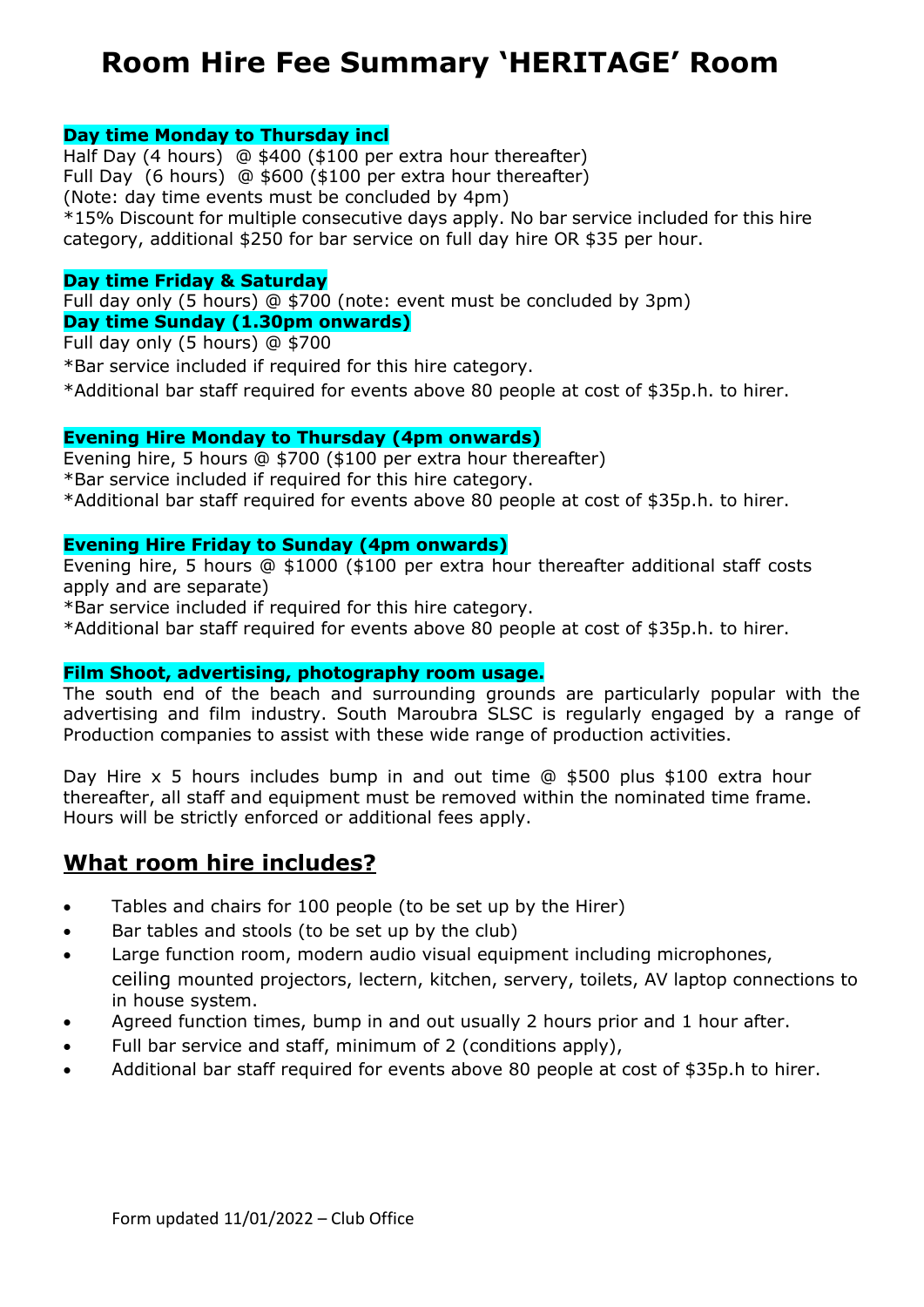### **Room Location**

South Maroubra Surf Club is nestled within Arthur Byrne Reserve. The surf club is accessible by car from Fitzgerald Ave onto Bernie Kelly Drive. The Heritage Room is situated on the 1<sup>st</sup> floor of our 2 floor clubhouse and is accessible from two entry points. The first is from the ground floor (carpark level) and up 1 flight of stairs or directly into the Heritage Room from the eastern side of the club (sea side of the clubhouse). From the Heritage Room there is access to a small paved area which leads onto a grassed area which overlooks the beach of South Maroubra Beach.

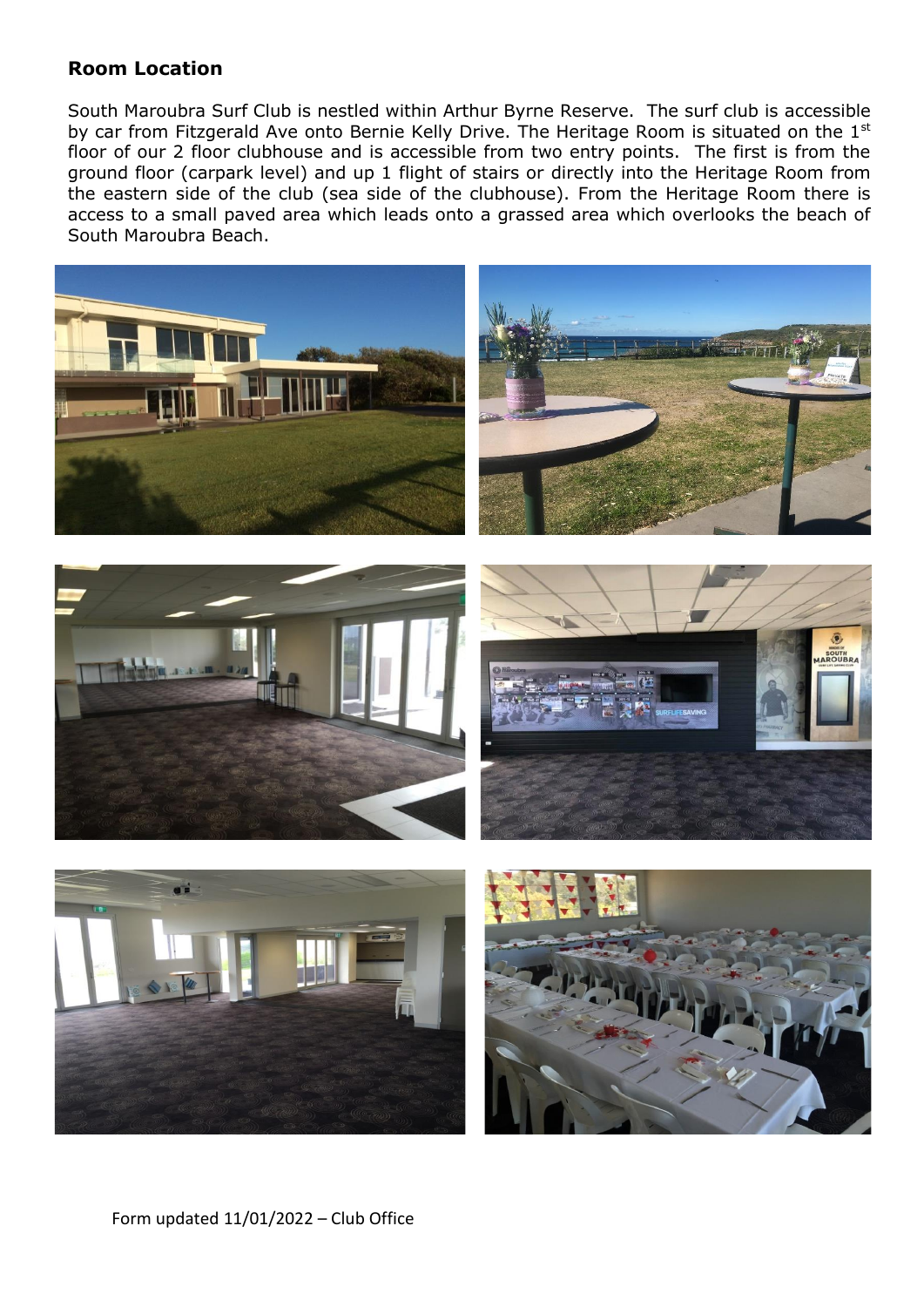#### **Room Decoration**

Whilst we appreciate that your function is a very special occasion, we hope when decorating the premises you will be respectful of the club memorabilia that is displayed within the room. All decorations and equipment brought in by the hirer must be picked up from the Surf Club by 8:00 am the following day.

#### **Venue Parking**

The car park at South Maroubra is capable of catering for some 100 cars. During the day (especially on weekends) the car park is open to the public and is in high demand. During the evenings the car park offers ample parking. There is no fee for utilising the car parking situated around our clubhouse.

#### **Amenities**

Men's toilets are located on the same level as the Heritage Room and the women's toilets are down 1 flight of stairs. (18 steps)

#### **Bar facilities**

South Maroubra SLSC will supply ALL beverages/liquor and Bar Staff for the function. We provide a large variety of beverages. You have a choice to either pay as you go or the bar staff can ring up drinks on the cash register (dry till) and give you a total at the end of the function. The Bar Bill must be paid immediately at the conclusion of your function. We do not supply Kosher beverages.

#### **Catering**

Catering for your event held in the Heritage room is arranged by the hirer. Should you wish to self-cater or engage another caterer for your special event then you are free to do so however kindly note the limited facilities available. In the event the kitchen is used, it must be cleaned and all equipment removed at the completion of the event or an additional cleaning fee will apply.

South Maroubra Surf Club highly recommends the well credentialed and respected Top Cat Catering. Top Cat, the leading caterers of the Eastern Suburbs are our preferred caterers for the Heritage Room and are our exclusive caterers for the magnificent Horizons Function venue. With a Commercial kitchen used by Top Cat on site all food is provided fresh and straight from the ovens on site.

Top Cat Catering has prepared a very reasonably priced 'Kelly' Lounge menu for your consideration. All enquires relating to Top Cat Catering simply email Top Cat Catering on [info@topcatcatering.com.au](mailto:info@topcatcatering.com.au)

#### **NOT PROVIDED - Sorry**

Disabled Facilities: Unfortunately the Heritage Room does not currently have disabled toilets however wheelchair access to the Heritage Room is accessible. There are no disabled toilets on this level (nor the ground floor) of the clubhouse. Table linen, cutlery and kitchen utensils are NOT provided. Digital Equipment - There is no internet available in the Heritage Room. You will need to bring your own internet gateway connection/wireless box. We do not cater for Kosher via our bar service.

#### **CANCELLATION FEES**

Cancellation outside of 1 months prior to your function date will incur a fee of \$100.00. Cancellation within 1 month prior to your function date will incur the fee of \$400.00. All cancellations must be submitted in writing to: [admin@southmaroubraslsc.com.au](mailto:admin@southmaroubraslsc.com.au) and will be effective from the date received.

#### **HIRE PROVISIONS**

We do not hire the Heritage Room for Parties aged 13 to 18. Hire applications for 21st Birthdays may be considered by the Board of Management and will occur additional security costs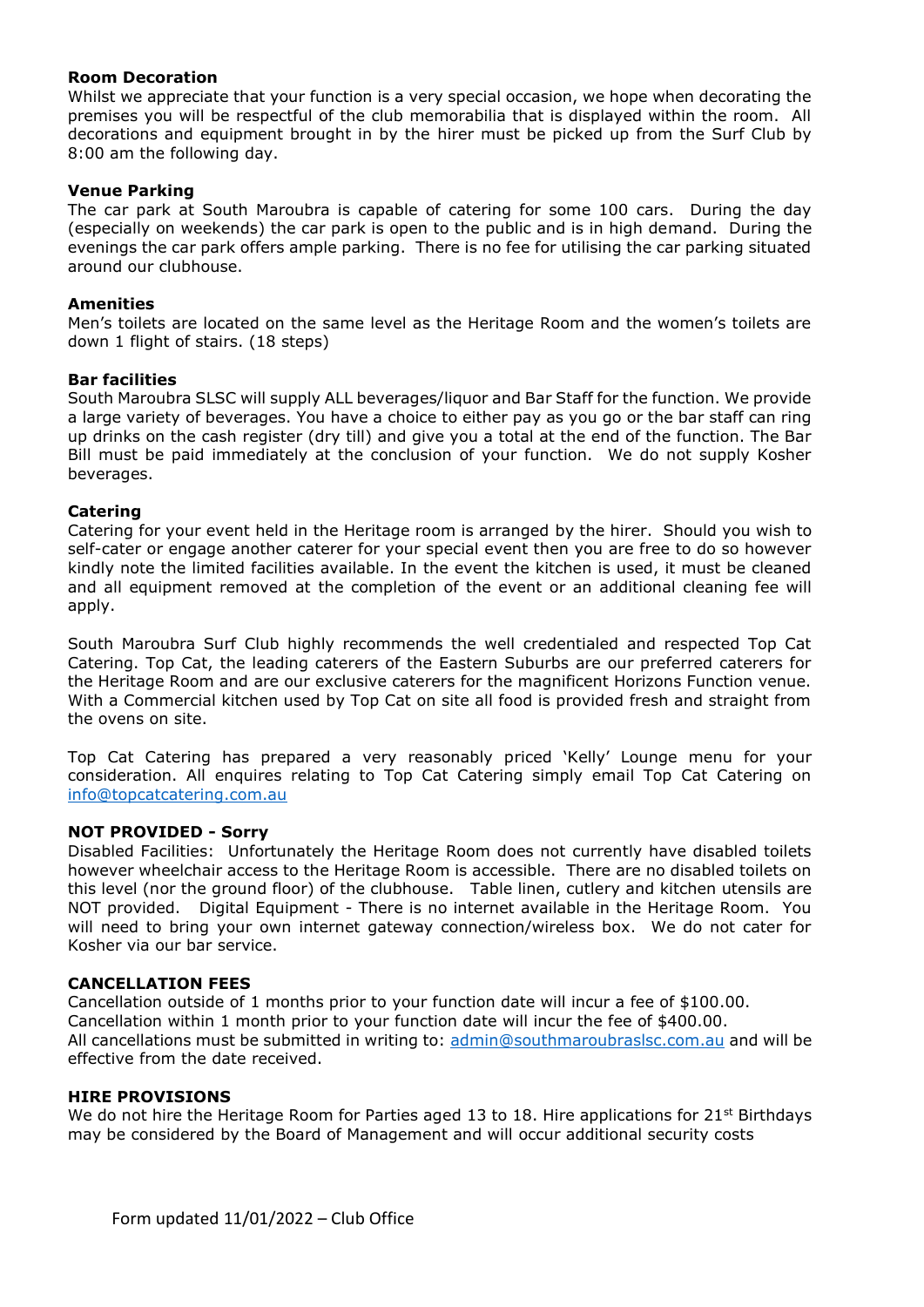

## **South Maroubra Surf Club Member Costs**

Members Fee is **\$600 for a 5 hour function** regardless of function type (up to 80 guests) for functions held Monday to Sunday.

- This fee includes room hire, two bar staff and cleaning for a 5 hour period
- Full use of the Heritage Room facilities.
- All functions with over 80 participants will incur an additional \$200 fee to cover 1 extra bar staff
- Security is required for functions exceeding 80 people and will be organized by South Maroubra SLSC when it is deemed necessary by the Surf Club Board of Management. Additional

costs associated with this are to be paid by the hirer at \$75 per hour

- Outside of the 5 hour hire period there is a charge of \$75 per hour upon prior agreement with the club.
- A deposit of \$250 is required to secure your booking. The remainder of the hire fee plus any additional costs must be paid 14 days prior the function.
- There is a 2 hour bump in and 1 hour bump out period to allow for set up and pull down of functions.

#### **MEMBER HALF DAY HIRE DURING WEEK – MONDAY TO THURSDAY**

A **\$300** hire fee will apply for a **4 hour daytime** function held between Mondays to Thursdays.

*(Fridays and public holidays incur a full 5 hour function fee of \$600)*

If you require bar refreshment service then an additional charge of \$200 will apply to cover 1 bar staff person.

South Maroubra Surf Club Board of Management Committee endorsement needs to be sought upon application request. If a member is found to have 'stretched' the rules regarding any of these terms then full non-member rates will be charged.



PO Box 69, Maroubra, NSW 2035 | (02) 9314 0070 | ABN 20 186 994 785 office@southmaroubrasurfclub.com.au | www.southmaroubrasurfclub.com.au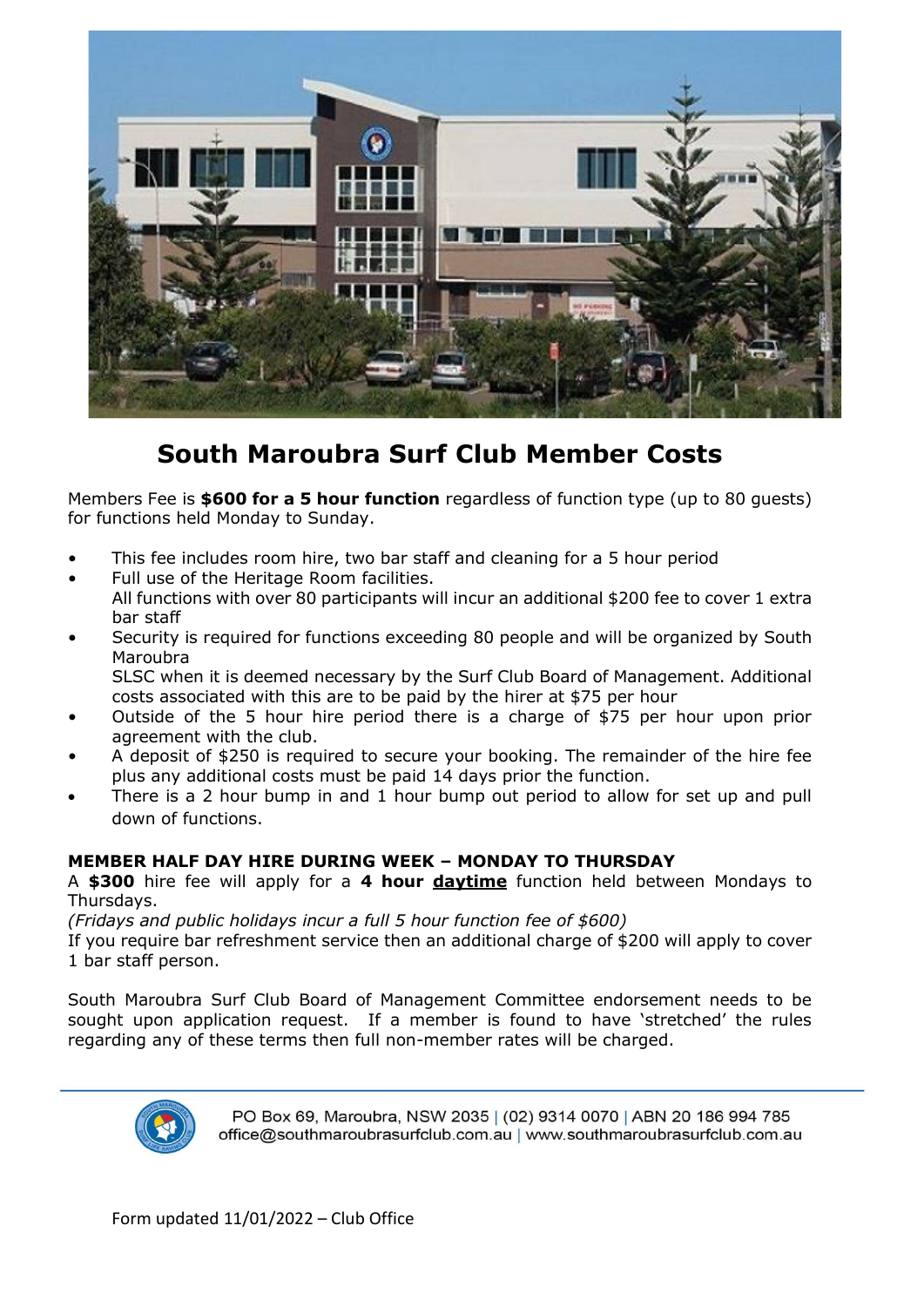### SOUTH MAROUBRA SURF LIFE SAVING CLUB INC

Sydney Champion Club 2017/18

# **HERITAGE ROOM AGREEMENT 2022 (Pg 1)**

| <b>ARE YOU APPLYING FOR CLUB MEMBER RATES</b> please circle YES / NO<br><u> Payment Option 1 – Online Credit Card Payment</u>          | Members rates only apply to current, financial members and is not extended to non-financial family members |
|----------------------------------------------------------------------------------------------------------------------------------------|------------------------------------------------------------------------------------------------------------|
|                                                                                                                                        | Go to http://pay.slsa.com.au - type in South Maroubra where it asks you to choose your club.               |
| details as requested and pay with your credit card. Please write down the 'payment gateway'                                            | Select 'Function' from the drop down menu box under 'transaction type' and continue to enter in            |
| <b>Payment OPTION 2</b>                                                                                                                |                                                                                                            |
| I enclose my (please circle)<br>CREDIT CARD                                                                                            | <b>CHEQUE</b><br>MONEY ORDER                                                                               |
| For Payment of HIRE OF THE HERITAGE ROOM<br>Payable to: SOUTH MAROUBRA S.L.S.C. for the total amount of \$                             | Or please charge my credit card (Please circle) VISA MASTERCARD (will attract a \$3 Surcharge)             |
| Card Number                                                                                                                            | --- ---- ---- ---                                                                                          |
| Cardholders Name: Name: Name and All Cardholders Name and All Card Card Control Card Card Card Card Card Card<br>Expiry Date: $\angle$ |                                                                                                            |
|                                                                                                                                        |                                                                                                            |

Form updated 11/01/2022 – Club Office